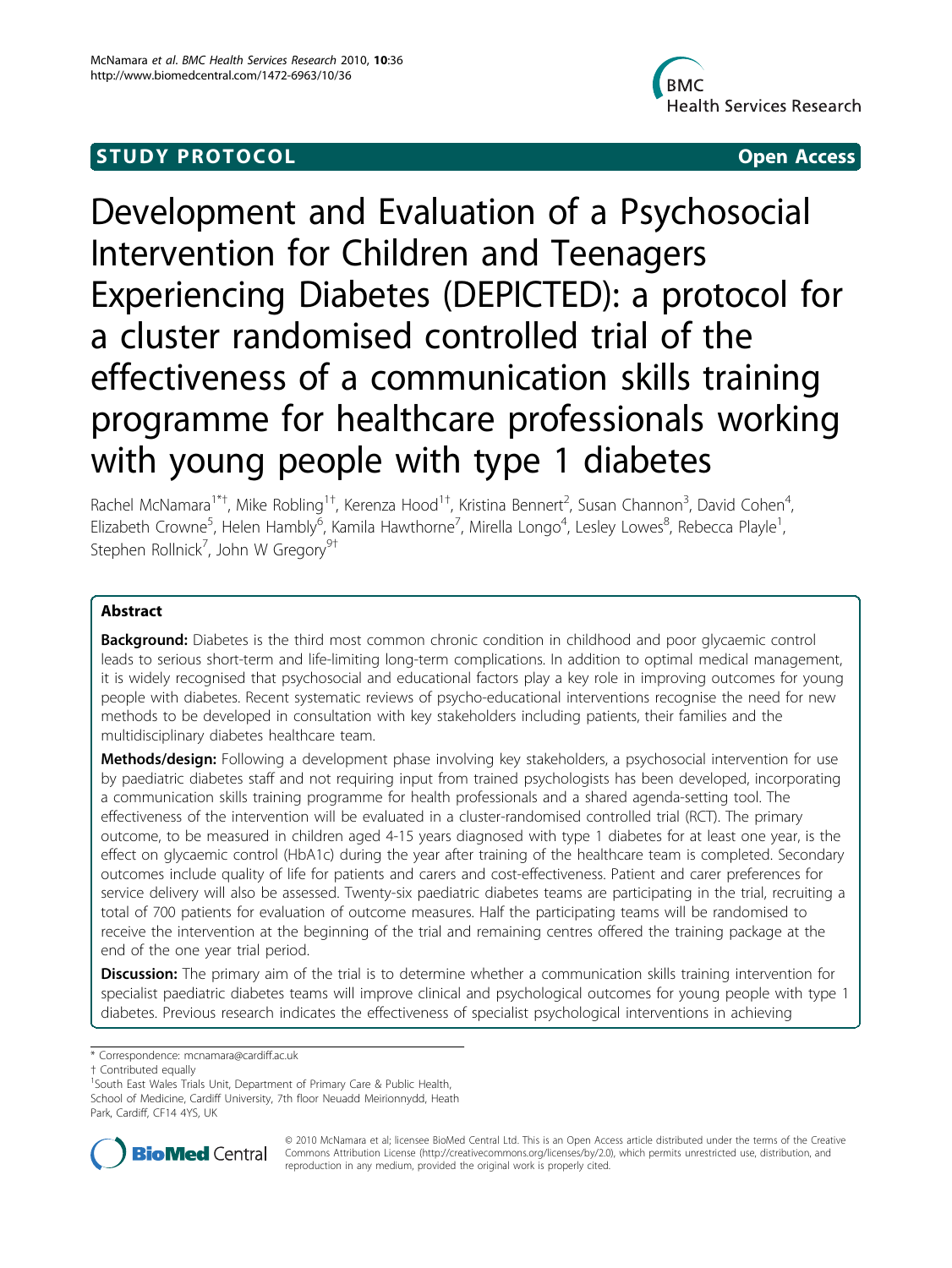sustained improvements in glycaemic control. This trial will evaluate an intervention which does not require the involvement of trained psychologists, maximising the potential feasibility of delivery in a wider NHS context.

Trial registration: Current Controlled Trials ISRCTN61568050.

#### Background

Diabetes is the third most common chronic disease in childhood, with new cases affecting at least 13.5 per 100,000 children per year in the UK [[1\]](#page-8-0). The incidence has doubled in the last 20 years. To reduce the risk of long-term complications associated with elevated blood glucose (e.g. retinopathy, nephropathy) effective treatment requires regular administration of insulin, most commonly by two to four injections daily in conjunction with a healthy lifestyle. The efficacy of management is monitored in the short-term by regular self-measurement of blood glucose concentrations and in the longer term by monitoring of glycosylated haemoglobin (HbA1c) levels in the blood and regular clinical review in paediatric diabetes clinics.

#### Psychosocial aspects of diabetes

It is well recognised [[2](#page-8-0)] that psychosocial and educational influences play a key role in determining management outcomes in children with diabetes. For example, a large audit in Scotland has shown that family structure is associated with glycaemic control throughout childhood [[3](#page-8-0)]. During adolescence, rapid physical change (puberty) leads to relative resistance to the effects of insulin [[4](#page-8-0)]. Concurrent major developmental changes include increasing independence, emerging sexuality and increased stress from peer and academic pressures. These factors together are often associated with deteriorating glycaemic control.

A recent NHS Health Technology Assessment (HTA) systematic review of the effects of educational and psychosocial interventions for adolescents with diabetes reported that there were no results from RCTs of such interventions in the UK [[5\]](#page-8-0). However, the review did identify a study evaluating the effects of Motivational Interviewing (MI) on behaviour change in teenagers. The MI approach focuses on problem solving and goal setting to facilitate behaviour change, and emphasises the importance of using a guiding style of communication when consulting with patients. This trial was based on positive findings from a pilot study in children [\[6](#page-8-0)] and an RCT involving adults with type 2 diabetes [[7,8](#page-8-0)]. The findings from this recently completed RCT of MI in children demonstrated persisting improvements in HbA1c up to two years after the start of a one year MI intervention when compared to a group receiving nonspecific counselling [[9\]](#page-8-0). Other psycho-educational interventions mostly in a North American context have produced small to medium-sized beneficial effects on a variety of diabetes management outcomes [[10\]](#page-8-0). The HTA review concluded there is a need for well-designed clinical trials that recognise the inter-relatedness of various aspects of diabetes management and assess outcomes specifically targeted for change. In particular, the review recommended that such research be developed through a consultation process with stakeholders including patients, their families, healthcare professionals and health economists. Given the relative scarcity of trained clinical psychologists in paediatric diabetes services [\[11](#page-8-0)], this research project has been directed towards developing and evaluating a generic intervention that does not require delivery by trained psychologists. This requirement is emphasised by a more recent review [[12\]](#page-8-0) which identified a small number of UK-based studies of psychosocial interventions which have nevertheless been delivered largely by psychologists [[6,9](#page-8-0),[13\]](#page-8-0). This review also described an ongoing UK evaluation of a familybased educational intervention in children and teenagers with diabetes [\[14,15\]](#page-8-0).

#### Behaviour change: what theory and research tell us

Theories of health behaviour change (e.g. reasoned action theory; the health action process approach) and the research associated with them have clarified the need to look beyond a simple approach to compliance and change based upon the delivery of expert information [\[16](#page-8-0)]. As Marteau and Lerman [[17](#page-8-0)] have put it, "Just telling people they are at risk of developing a disease is rarely sufficient to change behaviour". Two variables run through many of the models as predictors of health behaviour change: beliefs about the value of change and beliefs about one's capacity to succeed (self-efficacy). The efficacy of theory-based interventions like cognitivebehaviour therapy have largely been attributed to their capacity to enhance self-efficacy [[18\]](#page-8-0). Using a skillsbased approach to counselling has been found to be effective in a number of fields [[18,19\]](#page-8-0). So too, brief interventions have been found to be effective in facilitating change in a number of risky health behaviours [[20](#page-8-0)].

A second line of research has focused on how the therapeutic relationship hinders or promotes motivation to change: an early effort to understand the effective ingredients of MI [[21](#page-8-0)] identified a correlation between confrontational interviewing and resistance, and between "change talk" and behaviour change [\[22](#page-8-0)]. A recent metaanalysis of MI [[23](#page-8-0)] found consistent evidence for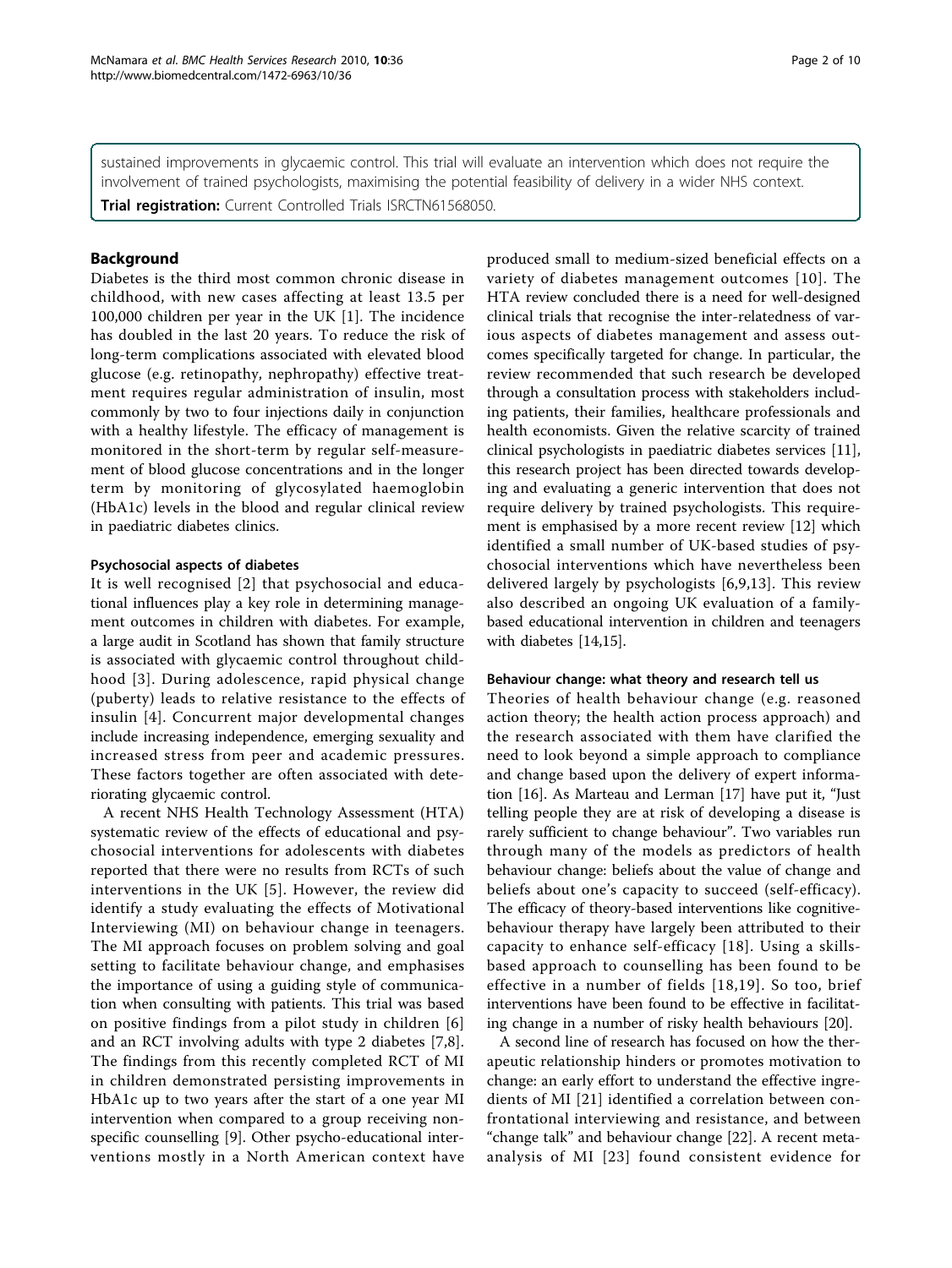effectiveness in some (e.g. alcohol, drug use) but not all behavioural domains. Interest in the application of MI in the field of diabetes among young people (predominantly adolescents) has also emerged [\[6](#page-8-0),[9,12,13,24](#page-8-0)]. One of the challenges in much of this research however, has been to specify exactly what elements of a complex method were used by the interventionists. It appears that some of the principles of MI can be realised in brief healthcare consultations, and that helping patients to clarify for themselves why and how they might change their behaviour can be more effective than brief advice-giving [[25](#page-8-0),[26\]](#page-8-0). This body of work calls attention to both the direction of consultations about change (towards enhancing coping skills) and the way patients are spoken to (eliciting motivation and solutions from them).

#### Intervention development

Development of the intervention, subsequently named the 'Talking Diabetes' programme, was informed by the Medical Research Council (MRC) framework for developing and evaluating (non-pharmacological) interventions [[27,28](#page-8-0)]. A number of principles and conceptual aids guided intervention development. Firstly, there was the need to integrate talk about lifestyle change, selfcontrol and quality of life with routine healthcare, where patients are at the receiving end of a range of medical and nursing interventions. Health-care staff need to find ways of moving between providing medical care on the one hand, and "letting go responsibility" on the other [[8\]](#page-8-0), to encourage children and teenagers to take control of their health, with assistance from others. During the intervention development stage, a consultative stakeholder reference group considered a consultation model which described the value of moving flexibly between directing, following and guiding communication styles when talking about behaviour change. A second conceptual and clinical challenge was the need to move beyond thinking about change as involving an isolated, single behaviour, a limitation in much of the theory of behaviour change in health psychology. The challenge was to help patients find a balance between multiple and interrelated health behaviours and lifestyle choices [[5,7,8,29](#page-8-0)]. Thirdly, targeting or matching interventions to the needs of patients was a design consideration: efforts to match interventions with patients in other fields [\[30](#page-8-0),[31](#page-8-0)] have proved difficult. One approach to targeting was to regard this as something that happens not across interventions but within the consultation, as the practitioner shifts style and topic according to the needs of the patient [[32](#page-8-0)]. To this end, there was some evidence for the acceptability and feasibility of using a targeting approach based on a flexible menu of strategies in which the practitioner and patient select a topic according to need [[31](#page-8-0),[33](#page-8-0)]. This intervention framework has been developed from efforts to train healthcare practitioners to use elements of MI, and a recent application in drug misuse in young people has produced promising results [[34\]](#page-8-0). In the present context however, it was not the intervention approach (MI) or content that was considered useful, but the use of a framework for targeting within the consultation based on a menu of topics for discussion.

Empirical and consultative work during the intervention development phase helped formulate and operationalise the 'Talking Diabetes' intervention. These activities included: (1) a review of psychosocial and educational interventions for children and teenagers with diabetes; (2) a telephone survey of practitioners (doctors, nurses, dieticians) working in UK paediatric diabetes clinics conducted to explore existing psychosocial practice; (3) a postal survey of UK practitioners exploring experiences and preferences for training in health communication skills [\[35](#page-8-0)]; (4) focus groups with young people with diabetes and with their carers; (5) observational work of consultations within three paediatric diabetes clinics in Wales and England; (6) experimental role-play with practitioners and young people; (7) an ongoing stakeholder consultation process built around three oneday workshops attended by teenagers with diabetes, their parents and multi-disciplinary health-care professionals with experience of managing children with diabetes, and (8) local piloting of approaches with young patients. The finalised intervention consists of a blended learning programme for practitioners in the paediatric diabetes field. The programme provides training in a number of communication strategies and skills to help practitioners prepare patients for behaviour change conversations and for conducting such consultations. A key element of this strategic approach was the development of a patient agenda-setting device (3T: TimeToTalk). These development activities will be reported separately.

## The current trial

The development stage provided evidence that the intervention is feasible for teams managing care, and is acceptable to patients and carers. A randomised controlled trial is now needed to test its effectiveness. The primary objective of the trial is to determine whether a multifaceted communication skills training intervention (incorporating a shared agenda setting component) for non-psychologist members of a paediatric diabetes team will improve clinical outcomes (HbA1c) for young people with type 1 diabetes. Secondary objectives include assessing intervention impact upon psychosocial outcomes (including quality of life), and assessing costeffectiveness. A process evaluation will assess skill retention, competency and confidence of clinical team members in delivering the intervention.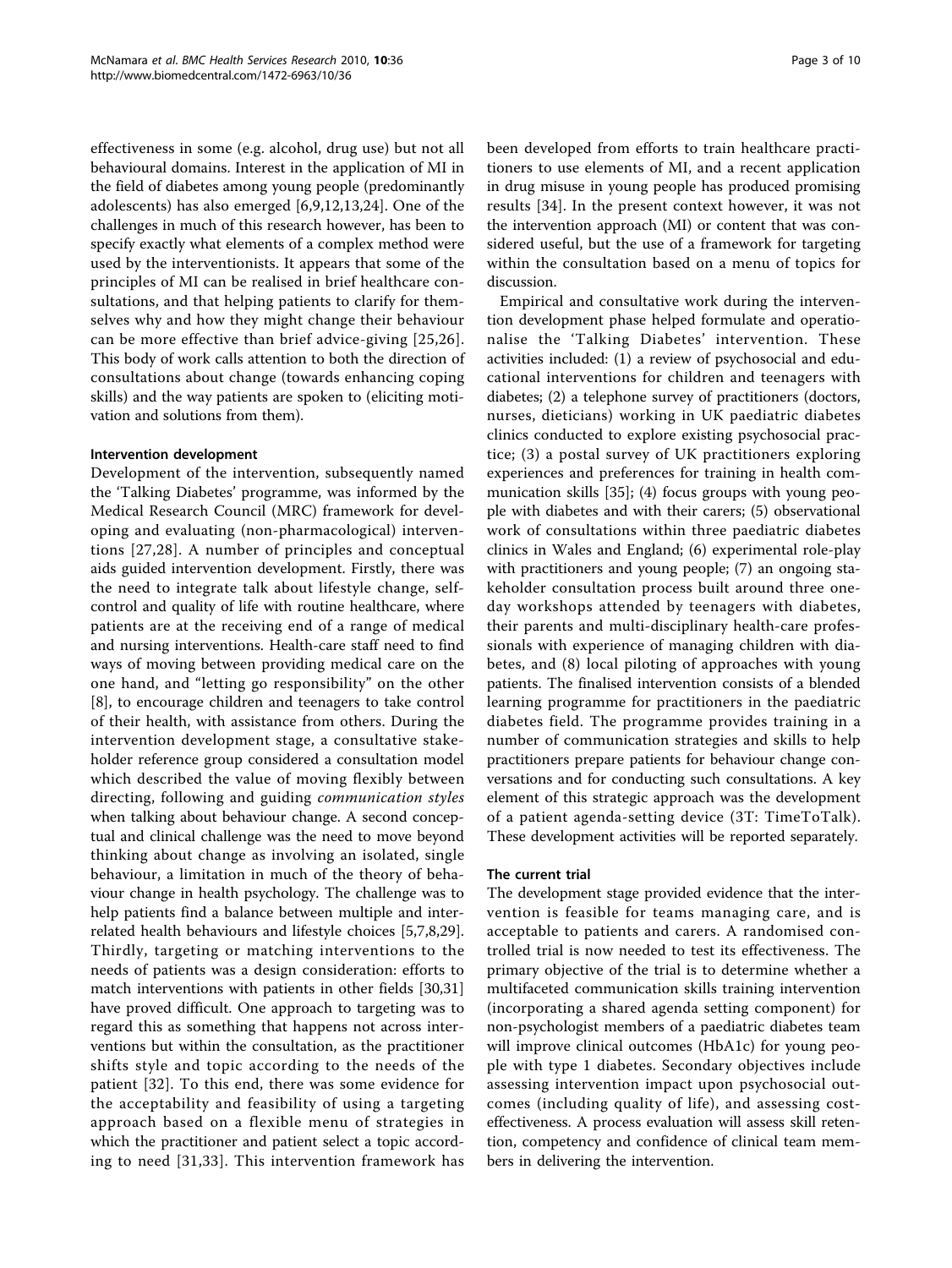## Methods/Design

## Ethical and governance approval

Multi-centre approval has been granted by Berkshire Research Ethics Committee (07/MRE12/9). Site-specific approval has been granted by local RECs at all trial sites and all participating Acute Trust Research and Development Departments.

## Design

The study is a pragmatic cluster randomised controlled trial (Figure 1). Twenty-six teams will be randomised to receive training at the start (intervention group) or the end of the one-year study period (control group).

## Sample size

In order for an individually randomised trial to have 80% power to detect a moderate effect size of 0.4 for HbA1c at a 5% significance level, 200 patients would be required. Audit data from a Welsh paediatric diabetes interest group (The Brecon Group) relating to 750 children from all 13 centres in Wales indicates an intracluster correlation coefficient of 0.08 for HbA1c in patients aged 4 - 15 years. With 24 centres recruiting an average of 23 patients each, this inflates the total sample size required to 550. To allow for loss to follow-up, the intention is to recruit 700 patients (78% follow-up). Twenty-six centres have been recruited to allow for any subsequent centre drop-out.

## Clinic and patient selection

Potential clinics were approached using a variety of recruitment methods. Flyers outlining the nature of the study were distributed to members of the British Society for Paediatric Endocrinology and Diabetes (BSPED) and consultants and diabetes specialist nurses on a database compiled as a result of the surveys carried out during the development phase. Flyers were also distributed at professional and scientific conferences. Expressions of interest were received from 54 UK clinics. Thirty centres were approached to participate based on clinic size and geographical location: 26 agreed to take part and were able to meet contractual requirements.

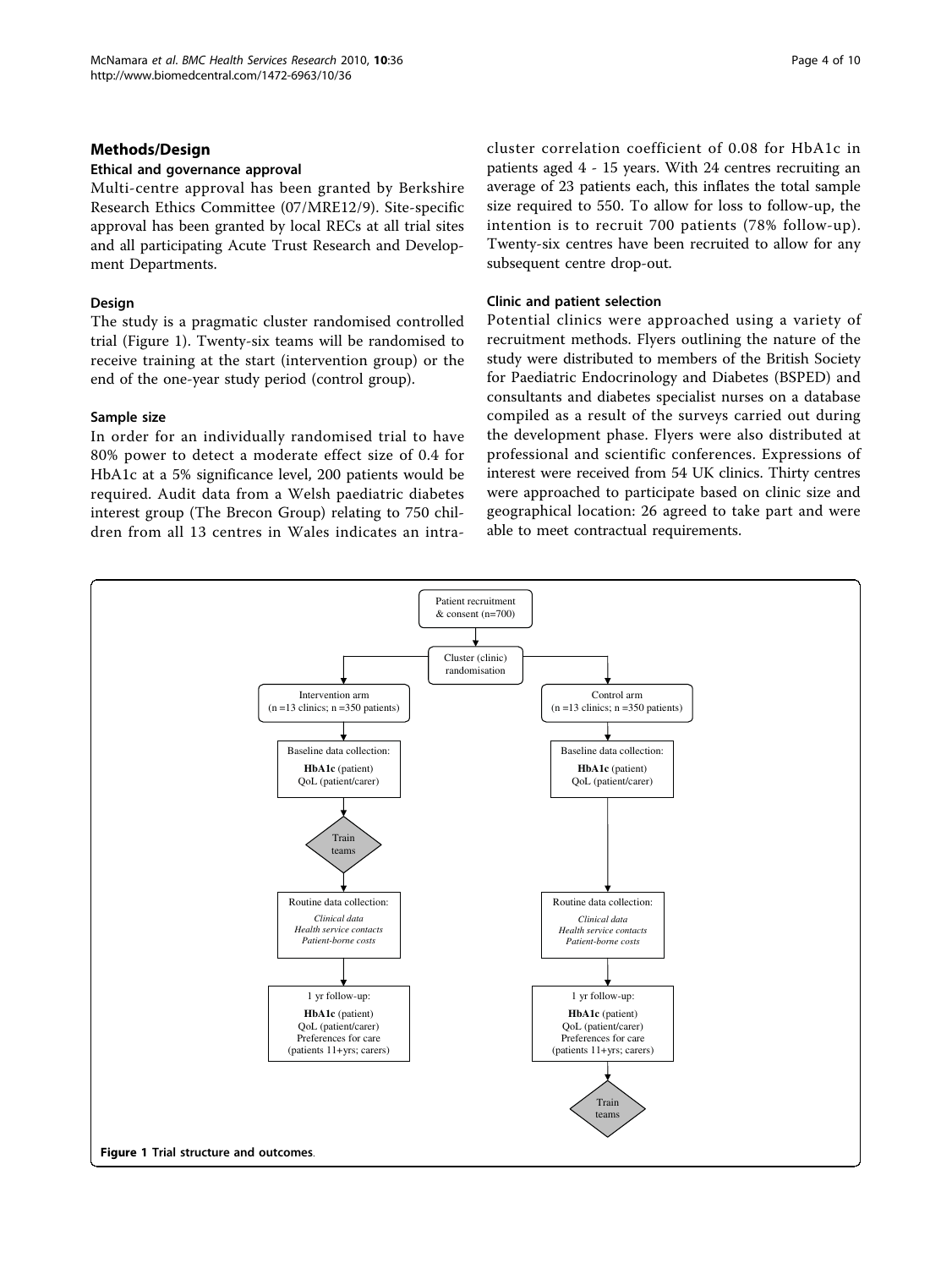All team members undergoing training will be consented prior to randomisation and the incentive of receiving training at the end of the study is provided to avoid differential levels of dropout or engagement between the two groups of teams. Recruitment bias is common in cluster randomised trials [\[36](#page-8-0)]. In this study, patients are identified and approached by a specially trained member of the local team (or occasionally a UKCRN research nurse) during the period prior to team randomisation and intervention training. All eligible patients are identified from clinic lists by the research nurse. A random sample of 40 patients will be selected by the coordinating study team (from an anonymised list) and approached en bloc by the research nurse, to obtain a target sample of 30 recruited patients per clinic.

#### Inclusion and exclusion criteria

Each included clinic must be staffed by at least one paediatrician with an interest in diabetes, a diabetes specialist nurse and comprise of 40 or more potentially eligible children and adolescents. Eligibility criteria for participants are provided in Table 1.

#### Recruitment

Participating families are recruited by the research nurse and written informed consent obtained from a parent. Where appropriate written informed consent or assent is obtained from the child (N.B. both parent and patient must be in agreement to take part in the study). Recruitment and randomisation of clinics was undertaken in three blocks [\[37](#page-8-0)]: however, patients within each centre will be approached en-bloc by letter.

## Randomisation

Half of the trial centres will be randomised to the intervention arm, and half to the control arm. Teams were recruited and then randomisation optimally balanced [[38\]](#page-8-0) for population (patient list) size. After the first bock of randomisations, each subsequent block incorporates the balance from the previous allocation(s).

## Trial procedures Intervention

Members of clinical teams allocated to the intervention arm will undergo a blended training programme comprising web-based material and face-to-face seminars (The Talking Diabetes Programme). The training course aims to prepare practitioners for constructive behaviour change conversations with patients and to provide practitioners with strategies and skills for encouraging behaviour change. The training emphasises the importance of shared agenda-setting, and drawing upon the Motivational Interviewing approach, emphasises the importance of a guiding style when consulting with patients about behaviour change. Practitioners work their way through a number of distinct programme parts with an approximate total duration of 1.5 hours (delivered via three main e-learning modules). In addition, more interactive web-based components of the course allow practitioners to record their thoughts and experiences as they proceed through the programme. Two face-to-face seminars (approximately 2 weeks apart) with combined clinical teams also form part of the training course. Time spent on off-line learning activities such as discussing the training content in pairs, is recorded online. Following the second face-to-face workshop, participants will be invited to submit reports of three consultations in which they use their newly acquired skills and feedback will be provided by pre-assigned trainers.

The training programme shows practitioners how to use a device (3T: TimeToTalk) for promoting shared agenda-setting during clinical encounters with patients. This consists of a rigid folder and an inserted paper agenda pad of tear-off sheets which can be completed in advance by patients and carers to record topics of importance to be raised within consultations. Practitioners have the option to complete a proforma on which general topics discussed at clinic visits can be recorded and kept with patient notes, to facilitate clinical record keeping and communication between healthcare professionals. Copies of the paper agenda-setting

| Inclusion criteria                                                                                     | <b>Exclusion criteria</b>                                                                                                                                                                     |  |
|--------------------------------------------------------------------------------------------------------|-----------------------------------------------------------------------------------------------------------------------------------------------------------------------------------------------|--|
| 1. Type 1 diabetes                                                                                     | 1. Not under care of parent or quardian (i.e. a looked after child)                                                                                                                           |  |
| 2. $4-15$ years old                                                                                    | 2. Co-morbid chronic illness likely to impact on HbA1c independent of patient's ability<br>to manage diabetes (e.g. condition requiring steroid treatment, cystic fibrosis, renal<br>failure) |  |
| 3. Under care of paediatric/adolescent diabetes team for<br>duration of trial                          | 3. In receipt of ongoing psychiatric/psychological therapy at the start of the study                                                                                                          |  |
| 4. Diabetes diagnosed $> 12$ months earlier                                                            | 4. Other patients judged by clinical carer to be vulnerable due to existing medical or<br>social condition                                                                                    |  |
| 5. Parental or carer (and child when able) consent given                                               |                                                                                                                                                                                               |  |
| 6. Ability of patient and at least one parent or carer to<br>complete study materials (questionnaires) |                                                                                                                                                                                               |  |

Table 1 Participant inclusion/exclusion criteria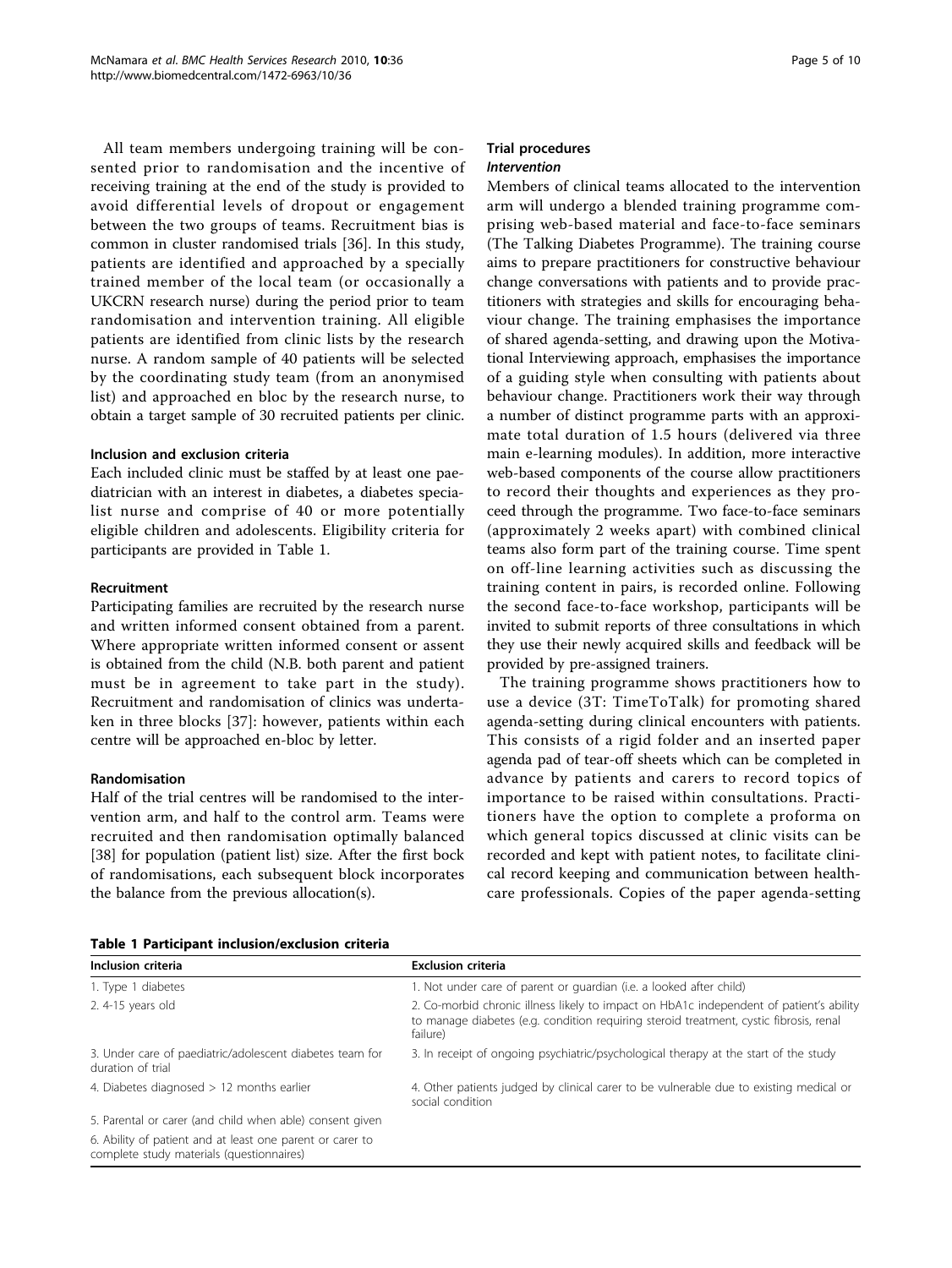pad (without folder) have been made available to each clinic to refill or replace folders as required and for patients not otherwise recruited to the study.

#### Frequency & duration of follow-up

Patients are required to provide blood samples, and patients and carers to complete questionnaires immediately post-recruitment, following their first clinic visit during the trial phase, and at one year. Professionals have their competencies measured post training and after one year to assess acquisition and maintenance of new skills. Professionals also provide attitudinal self-rating (importance and confidence) at the start and end of the training programme and at one year.

#### Baseline data collection

Baseline data is collected by the research nurse either in clinic or the patient's home. The research nurse provides patients and carers with a copy of an age-appropriate questionnaire (7-10 yrs; 11-15 yrs) assessing quality of life outcomes, to be returned directly to the trial coordinating centre (who will also follow up nonresponders). The research nurse will complete a baseline Case Report Form (CRF), recording demographic information and clinical data (taken from patient notes).

Blood samples are collected by research nurses and sent to a single UK laboratory (Diabetes Research Network Wales Laboratory, Llandough Hospital) for measurement of HbA1c concentrations. Results are reported directly to the research team, following adjustment against the Diabetes Control and Complications (DCCT) international standard. Where a sample is lost or spoilt in transit, the research nurse will approach the patient and carer for consent to provide a second sample. In the event that a patient HbA1c sample is in excess of 15.0% (considered to be indicative of a patient at significant acute clinical risk) local diabetes teams responsible for patient care will be informed so that comparison can be made with the most recent HbA1c sample taken and analysed locally. Any patient contact resulting from notification of a high HbA1c value is at the discretion of the patient's diabetes care team: the research team have no direct contact with patients in connection with HbA1c. GPs will be informed in writing of their patient's participation in the trial by the research nurse. Data collection during the trial phase: CRF and Interim **Questionnaire** 

Clinical patient details (HbA1c, height, weight, BMI, insulin regimen), health service contacts and patient borne costs are recorded by the local research nurse at each clinic visit on the CRF. The research nurse also records who patients consulted with, for how long, and whether patients consulted on their own at each visit. Patients and carers are also asked to complete an interim questionnaire (assessing patient enablement) at their first clinic visit following the start of the trial.

#### Follow-up data collection

Capillary HbA1c samples for patients, and questionnaires for patients and carers will be repeated at one year. Where possible, primary outcome data (HbA1c) will be collected two weeks either side of the expected date of follow-up (i.e. within a 1-month window). Follow-up questionnaires will be sent to patients and carers directly by the trial coordinating centre. Follow-up questionnaires will also assess preferences for care using a Discrete Choice Experiment (DCE) not previously included at baseline.

## Primary & secondary outcomes Patient outcomes

Careful selection of outcome measures for children is important to ensure appropriateness, feasibility and acceptability. Measure selection has been informed by two HTA systematic reviews [\[5,39](#page-8-0)] and through consultation with the stakeholder reference group in the intervention development phase. Patient-reported outcomes (assessed via an age-appropriate questionnaire at baseline and follow-up) include measures of diabetes-specific quality of life [[40](#page-8-0)-[42\]](#page-8-0), self-efficacy [\[43](#page-8-0)], patient enablement [[44\]](#page-8-0) and patient perceptions of the diabetes team [[43,45\]](#page-8-0) importance of, and confidence in their ability to undertake diabetes care and monitoring activities (patients aged 11+ only) and preferences for care (DCE: follow up only [\[46](#page-8-0)]). Biochemical and clinical measures for patients include HbA1c, BMI, insulin type, dose and number of injections and self-reported frequencies of moderate and severe hypoglycaemic episodes.

## Carer outcomes

Carer outcomes include demographic information (age, gender, ethnic origin, socio-economic status), parent measures of quality of life, anxiety and perceptions of the diabetes team [\[43](#page-8-0)] including items relating to communication between practitioners, feelings towards the next visit and continuity of care [[45\]](#page-8-0), importance of, and confidence in their ability to undertake diabetes care and monitoring activities. Proxy outcomes (patients aged 4-11) comprise diabetes-specific quality of life [[40](#page-8-0)] and self-care [\[41](#page-8-0)]. Patient and carer outcome measures are summarised in Table [2](#page-6-0).

## Resource use

The cost of the intervention includes the cost of training intervention teams. The following training data will be recorded: travel costs to seminars, time spent on off-line learning activities (i.e. discussion of training content in pairs, reported on-line), time spent at seminars and time spent on-line (automatically recorded on website). Other training costs (e.g. venue, training materials) will also be calculated. Secondary costs are represented by betweengroup differences in service use including in-patient admissions (including ITU and HDU care), A&E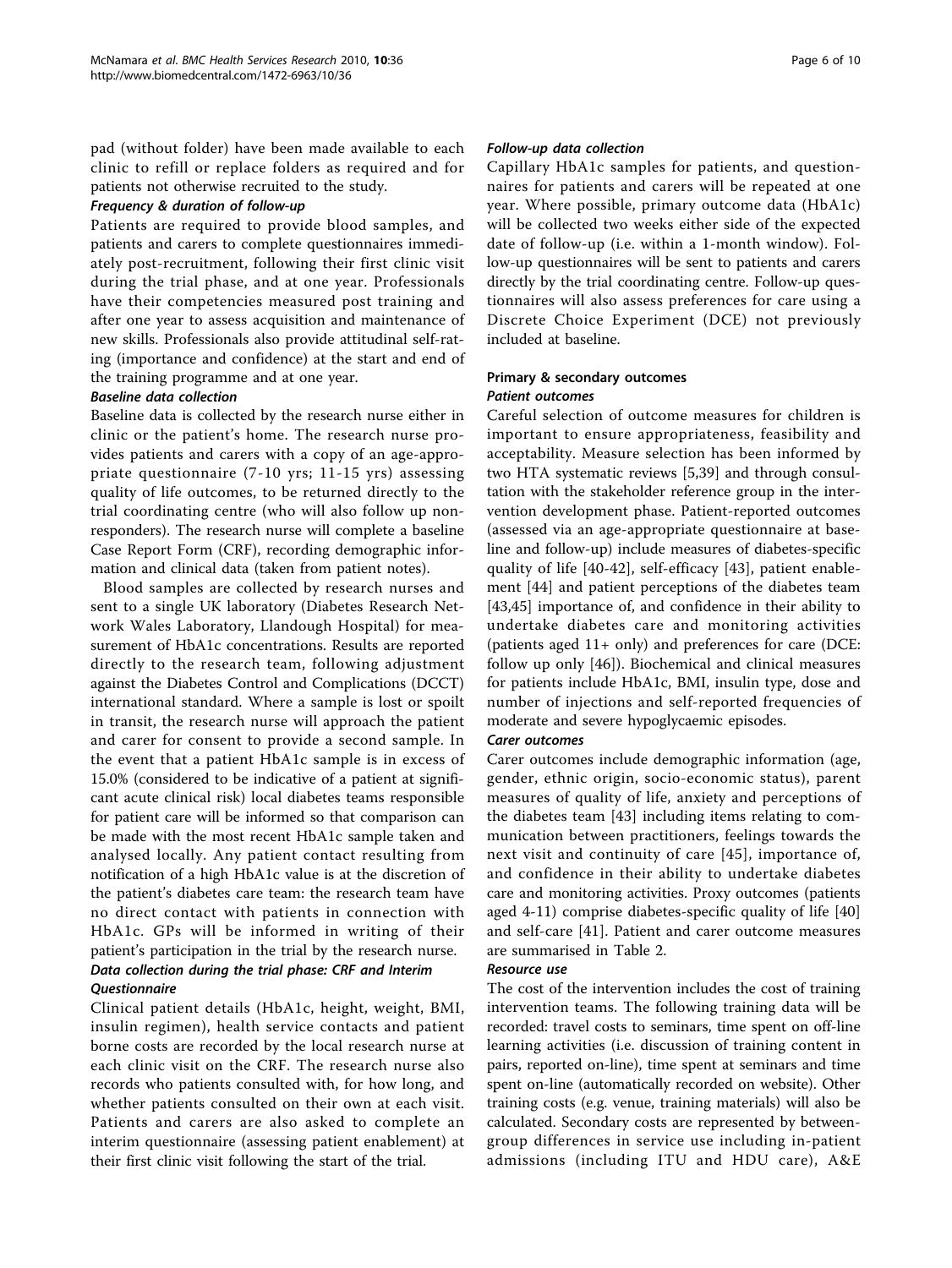| Outcome                                | Measure                                                                                                                   | Respondents                                                   |
|----------------------------------------|---------------------------------------------------------------------------------------------------------------------------|---------------------------------------------------------------|
| Diabetes-specific quality<br>of life   | Paediatric Quality of Life Inventory (PEDSQoL diabetes module: 11 items [40])                                             | Patient (11+yrs), parent proxy (patients<br>5-11 yrs), parent |
|                                        | Problem Areas in Diabetes (PAID: 23 items [41])                                                                           |                                                               |
|                                        | 2 global items to assess change in QoL (follow-up only)*                                                                  |                                                               |
| Perceptions of health<br>care provider | Health Care Climate Questionnaire (HCC: adapted from 7 to 5-point scale [43])                                             | Patient, parent                                               |
|                                        | 3 additional items (respondents asked to circle an emotion to indicate<br>anticipatory feelings towards going to clinic)* |                                                               |
|                                        | Patient Enablement Inventory (PEI: 6 items [44])                                                                          |                                                               |
|                                        | Continuity of Care Scale (8 items [45])                                                                                   |                                                               |
| Self-efficacy                          | Perceived Competency Scale (4 items [43])                                                                                 | Patient, parent                                               |
| Self-care                              | 'Mis-management' (4 items adapted from Weisberg-Benchall et al. [42])                                                     | Patient (11+yrs), parent proxy (patients<br>$5-11$ yrs)       |
|                                        | Importance of self-care (6 items)* and confidence in ability (6 items)*                                                   | Patient, parent                                               |

#### <span id="page-6-0"></span>Table 2 Patient and carer outcome measures

\*Indicates items created specifically for use in the current evaluation

attendances, clinic attendances, contacts with the diabetes team (home, telephone, face-to-face, electronic), other health service contacts (GP attendances, any other) and medication or equipment use (e.g. insulin type and dose). Patient-borne costs are also being assessed. These include travel to clinic, school absences and time taken off work by carers.

## Process evaluation outcomes

Training outcomes for clinical teams will be evaluated and comprise behaviour change consultation competencies assessed via audio-recording of clinical sessions (post-training and at one year). Competencies for practitioners in the control group will be assessed at the end of the study period, prior to training [\[47\]](#page-9-0). Practitioners' confidence in, and importance of incorporating behaviour change into consultations will also be assessed (before and after training; one year after training); as will any systemic service changes at follow-up (e.g. timing of consultations).

#### Analysis

#### Main analysis

The main analysis will be an intention to treat comparison of HbA1c values between the two groups of patients at one year. This will use multi-level modelling to allow for cluster (centre) and individual effects (including baseline concentrations of HbA1c as a covariate). Secondary analysis of other outcomes such as quality of life and cost will also be conducted using multi-level modelling incorporating baseline scores as covariates. A doseresponse analysis will be conducted to explore associations between the amount of patient contact and an intervention effect. The two groups will also be compared on the non-attendance rate as the intervention may improve motivation to attend. A review of patient outcome measures used in diabetes, whilst predominantly in adults, concluded that whilst most have been shown to have content validity, there is less available evidence regarding reliability and responsiveness to change [[48\]](#page-9-0). Responsiveness of the specific measures used will be assessed using both effect sizes and correlation to clinical variables and self-rated change.

Competence, confidence and importance of behaviour change counselling will be compared between the two groups at one year using a two level linear regression model controlling for profession. Short and long term impacts of the intervention will be analysed within the intervention group only using repeated measures ANOVA. Analysis of reliability of the competence inventory will be conducted on the trial data.

No formal subgroup analyses are planned. However, exploratory analysis of the impact of patient level factors (e.g. age and gender) and clinic level factors (e.g. size of clinic) on the effect of the intervention will be carried out. No interim analyses are planned.

#### Economic evaluation

A cost effectiveness analysis is assessing total costs against the primary outcome (HbA1c) and will be reported in the form of an incremental cost effectiveness ratio [[49](#page-9-0)]. The economic element of the study also involves the assessment of preferences for delivery of care, and will be assessed using a Discrete Choice Experiment (DCE) to be administered as a separate questionnaire at one year only. A DCE works by presenting individuals with hypothetical scenarios involving different levels of defined attributes and asking them to make discrete pair-wise choices [[46](#page-8-0)]. During the development phase of the current study the patient and parent focus groups and the stakeholder reference groups were used to identify the most relevant attributes of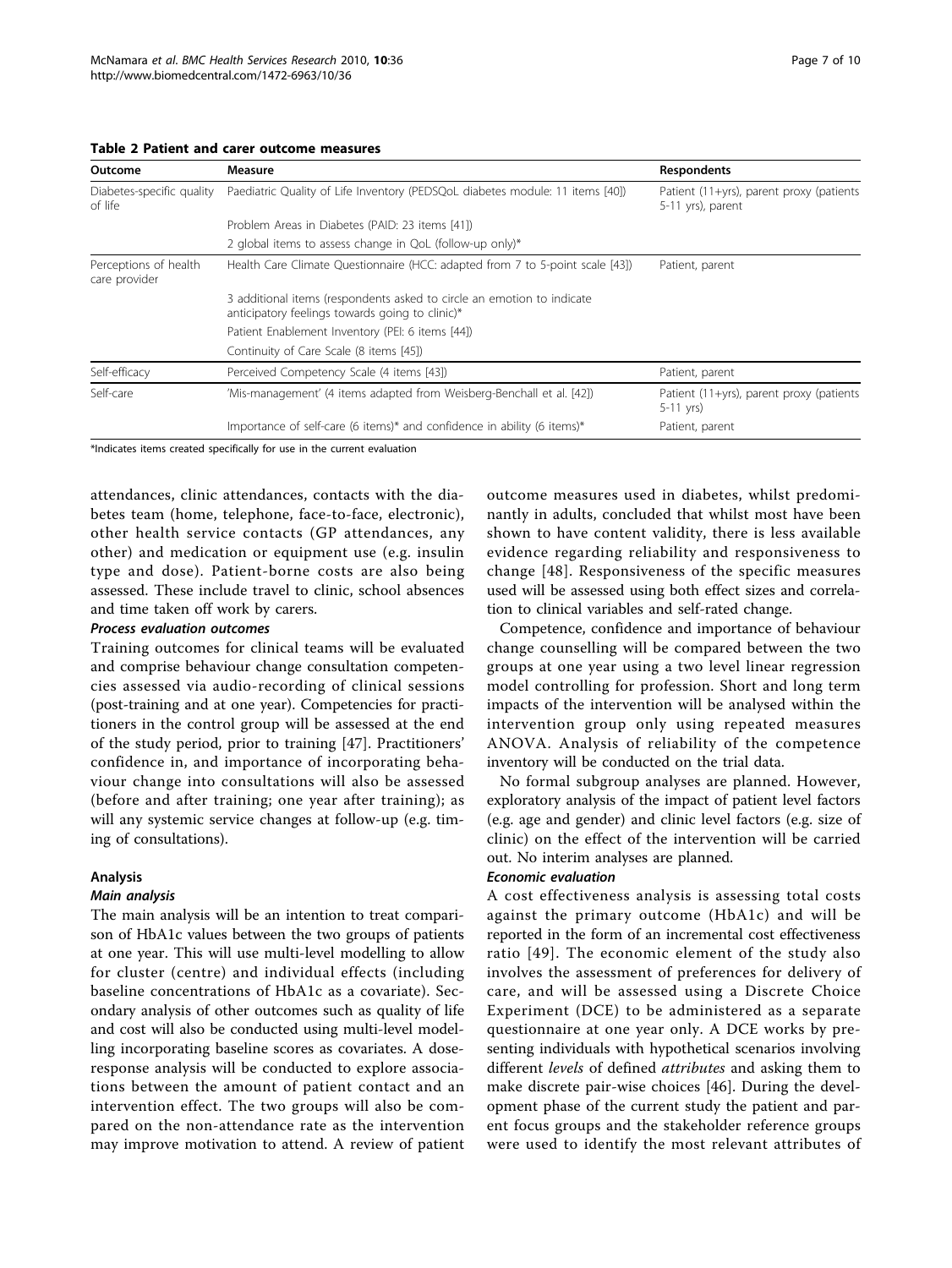diabetes care and to clarify levels. This developmental work will be described separately. In the trial phase, the DCE will be administered to patients aged 11 and above, and carers of all patients, at follow up. Possible differences between children's preferences and those of their carers will be explored.

#### **Discussion**

Psychosocial factors are well-known to have a significant impact on the effective management of young people with diabetes in addition to medical management. Research which takes into account the inter-relatedness of these aspects of successful management is therefore required, in particular evaluations of interventions developed in consultation with key stakeholders which are designed to target these psychosocial influences.

The primary objective of the current trial is to determine whether a training package developed in consultation with healthcare professionals, patients and carers, for staff working in paediatric diabetes services to help them engage their patients with behaviour change, results in significant improvements in clinical outcome (HbA1c) for young people with type 1 diabetes. Previous research indicates the effectiveness of psychological interventions in achieving sustained improvements in glycaemic control. However, the current trial, based on the principles of MI and behaviour change theory, is the first to evaluate the effect on HbA1c of an intervention in children, based on these principles but not requiring the involvement of a trained psychologist. Clinical psychology services are currently inadequate in paediatric diabetes care: such an approach therefore allows these limited resources to be directed where most needed, maximising the potential feasibility of intervention delivery across the NHS. The effectiveness of the intervention in terms of quality of life for patients and carers, and cost-effectiveness will also be evaluated.

The current trial does however pose a number of challenges, perhaps most notably relating to skill maintenance on behalf of the diabetes care teams. Competency assessment will therefore be carried out immediately after training, and at the end of the oneyear trial period for intervention teams, and immediately prior to training for control teams. Challenges common to cluster randomised trials generally include the potential for recruitment bias. However, in the current study all patients are identified and approached by the research nurse during the period prior to team randomisation and intervention training. Clinical teams are also consented prior to randomisation and the incentive of receiving training at the end of the study is provided to avoid differential levels of drop-out or engagement between the two groups of teams. Currently 26 centres have been recruited to allow for some subsequent dropout. To allow for participant loss to follow-up, 700 patients (approximately78% follow-up) will be recruited. The broad entry criteria also mean that the majority of each centre's patient group will be eligible and enhances the generalisability of the trial results.

It is expected that the current trial will add to the growing body of evidence for the effectiveness of psychosocial interventions in improving psychological and clinical outcomes for children and teenagers with type 1 diabetes. Additional aims of the study are to demonstrate both feasibility in terms of roll-out across the NHS and cost-effectiveness, given that the intervention is the first of its kind not requiring specialist input from clinical psychology services, which are currently limited in paediatric diabetes care.

#### Acknowledgements

The authors acknowledge with thanks the trial funders, the UK National Institute for Health Research Health Technology Assessment Programme (NIHR HTA), and also the financial contribution of Novo Nordisk who provided partial funding for the production of some study materials. The South East Wales Trials Unit is funded by the Wales Assembly Government through the Wales Office of Research and Development and the authors gratefully acknowledge SEWTU's contribution to study implementation. The authors acknowledge the contribution of all the principal investigators and the clinical teams at each of the 26 trial sites; the UKCRN research nurses who have been providing support to the trial; the patients and carers participating in the trial; the stakeholders and others who have contributed to the development of the intervention. The authors would also like to acknowledge the contribution of the following individuals to development and/or implementation of the protocol: Fasih Alam, Christopher Butler, Charlotte Crawley, Ian Russell (protocol development), Emma Thomas-Jones (trial management), Neil Burt, Timothy Harris, Cathy Lisles and Timothy Pickles (data management).

#### Author details

<sup>1</sup>South East Wales Trials Unit, Department of Primary Care & Public Health, School of Medicine, Cardiff University, 7th floor Neuadd Meirionnydd, Heath Park, Cardiff, CF14 4YS, UK. <sup>2</sup>Department of Community Based Medicine, Bristol University, Belgrave Road, Bristol, BS8 2AA, UK.<sup>3</sup>Child Clinical Psychology Department, St Davids Hospital, Cowbridge Road East, Cardiff, CF11 9XB, UK. <sup>4</sup>Health Economics & Policy Research Unit, University of Glamorgan, Pontypridd, CF37 4BL, UK. <sup>5</sup>Bristol Royal Hospital for Children Upper Maudlin Street, Bristol, BS2 8BJ, UK. <sup>6</sup>Speech & Language Therapy Research Unit, Frenchay Hospital, Bristol, BS16 1LE, UK. <sup>7</sup>Department of Primary Care & Public Health, School of Medicine, Cardiff University, 3rd floor Neuadd Meirionnydd, Heath Park, Cardiff, CF14 4YS, UK. <sup>8</sup>Nursing, Health and Social Care Research Centre, School of Nursing and Midwifery Studies, Cardiff University, Newport Road, Cardiff, CF24 0AB, UK. <sup>9</sup>Department of Child Health, School of Medicine, Cardiff University, Heath Park, Cardiff, CF14 4XN, UK.

#### Authors' contributions

JG and MR were co-principal investigators and guarantors of the study in its entirety. JG, MR, KeH, KB, SC, DC, LC, HH, KaH, ML, LL, RP, SR and RM were responsible for developing the research question and study design, and implementation of the study protocol. RM was responsible for trial management. RM, JG, MR and KH were responsible for drafting the manuscript. All those listed as authors were responsible for reading, commenting upon, and approving the final manuscript.

#### Competing interests

The authors declare that they have no competing interests.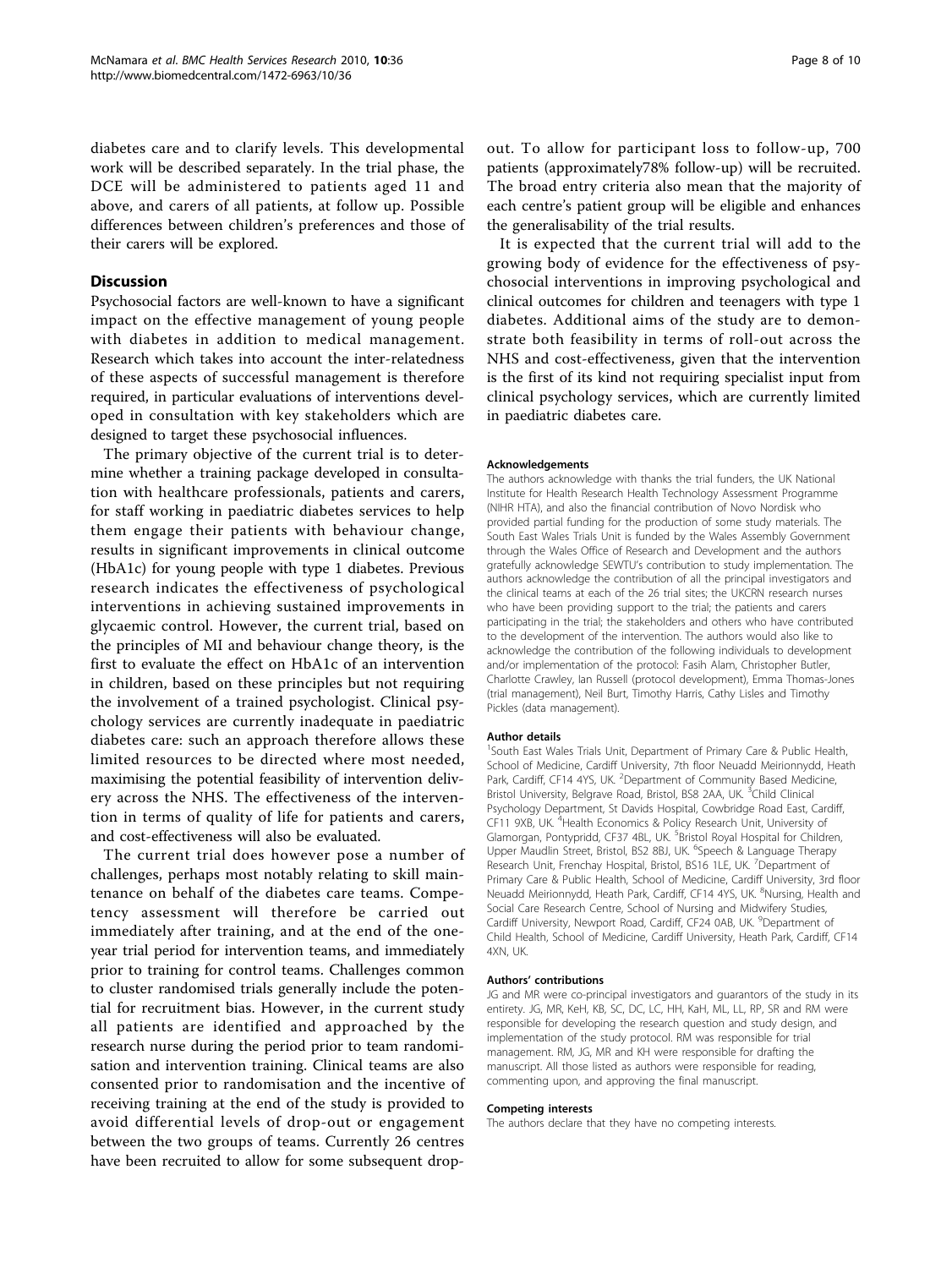<span id="page-8-0"></span>Received: 25 November 2009 Accepted: 9 February 2010 Published: 9 February 2010

#### References

- 1. Metcalfe MA, Baum JD: Incidence of insulin dependent diabetes in children aged under 15 years in the British Isles during 1988. BMJ 1991, 302:960-1.
- La Greca A, Follansbee D, Skyler J: Developmental and behavioural aspects of diabetes management in youngsters. J Child Health Care 1990, 19:132-9.
- Scottish Study Group for the Care of the Young Diabetic: [Factors](http://www.ncbi.nlm.nih.gov/pubmed/11213872?dopt=Abstract) [influencing glycaemic control in young people with type 1 diabetes in](http://www.ncbi.nlm.nih.gov/pubmed/11213872?dopt=Abstract) [Scotland: a population-based study \(DIABAUD2\).](http://www.ncbi.nlm.nih.gov/pubmed/11213872?dopt=Abstract) Diabetes Care 2001, 24:239-44.
- 4. Amiel SA, Sherwin RS, Simonson DC, Lauritano AA, Tamborlane WV: Impaired insulin action in puberty. A contributing factor to poor glycaemic control in adolescents with diabetes. N Engl J Med 1986, 31(5):215-9.
- 5. Hampson SE, Skinner TC, Hart J, et al: [Effects of educational and](http://www.ncbi.nlm.nih.gov/pubmed/11319990?dopt=Abstract) [psychosocial interventions for adolescents with diabetes mellitus: a](http://www.ncbi.nlm.nih.gov/pubmed/11319990?dopt=Abstract) [systematic review.](http://www.ncbi.nlm.nih.gov/pubmed/11319990?dopt=Abstract) Health Technol Assess 2001, 5(10).
- Channon S, Smith VJ, Gregory JW: [A pilot study of motivational](http://www.ncbi.nlm.nih.gov/pubmed/12876161?dopt=Abstract) [interviewing in adolescents with diabetes.](http://www.ncbi.nlm.nih.gov/pubmed/12876161?dopt=Abstract) Arch Dis Child 2003, 88:680-3.
- Pill R, Stott N, Rollnick S, Rees M: [A randomized controlled trial of an](http://www.ncbi.nlm.nih.gov/pubmed/9694180?dopt=Abstract) [intervention to improve the care given in general practice to Type II](http://www.ncbi.nlm.nih.gov/pubmed/9694180?dopt=Abstract) [diabetic patients: patient outcomes and professional ability to change](http://www.ncbi.nlm.nih.gov/pubmed/9694180?dopt=Abstract) [behaviour.](http://www.ncbi.nlm.nih.gov/pubmed/9694180?dopt=Abstract) Fam Pract 1998, 15:229-35.
- 8. Pill R, Rees M, Stott N, Rollnick S: [Can nurses learn to let go? Issues arising](http://www.ncbi.nlm.nih.gov/pubmed/10354245?dopt=Abstract) [from an intervention designed to improve patients](http://www.ncbi.nlm.nih.gov/pubmed/10354245?dopt=Abstract)' involvement in their [own care.](http://www.ncbi.nlm.nih.gov/pubmed/10354245?dopt=Abstract) J Adv Nurs 1999, 29(6):1492-9.
- 9. Channon SJ, Huws-Thomas MV, Rollnick S, Hood K, Cannings-John RL, Rogers C, Gregory JW: [A multicenter randomized controlled trial of](http://www.ncbi.nlm.nih.gov/pubmed/17351283?dopt=Abstract) [motivational interviewing in teenagers with diabetes.](http://www.ncbi.nlm.nih.gov/pubmed/17351283?dopt=Abstract) Diabetes Care 2007, 30(6):1390-5.
- 10. Satin W, La Greca AM, Zigo MA, Skyler JS: [Diabetes in adolescence: effects](http://www.ncbi.nlm.nih.gov/pubmed/2754576?dopt=Abstract) [of a multifamily group intervention and parent simulation of diabetes.](http://www.ncbi.nlm.nih.gov/pubmed/2754576?dopt=Abstract) J Pediatr Psychol 1989, 14:259-75.
- 11. Jefferson IG, Swift PGF, Skinner TC, Hood GK: [Diabetes services in the UK:](http://www.ncbi.nlm.nih.gov/pubmed/12495963?dopt=Abstract) [third national survey confirms continuing deficiencies.](http://www.ncbi.nlm.nih.gov/pubmed/12495963?dopt=Abstract) Arch Dis Child 2003, 88:53-6.
- 12. Murphy HR, Rayman G, Skinner TC: Psycho-educational interventions for children and young people with Type 1 diabetes. Diab Med 2006, 23:935-43.
- 13. Viner RM, Cristie D, Taylor V, Hey S: Motivational/solution-focused intervention improves HbA1c in adolescents with Type 1 diabetes: a pilot study. Diab Med 2003, 20:739-42.
- 14. Murphy HR, Skinner TC, Wadham C, Byard AJ, Rayman G: The families and children teamwork study (FACTS): recruitment details from a randomized controlled trial of a diabetes self-management educational programme. Diab Med 2004, 21:A84.
- 15. Byard AJ, Murphy HR, Skinner TC, Wadham C, Rayman G: The development, evaluation and evolution of a pediatric carbohydrate counting programme from families, adolescents and children teamwork study (FACTS). Diab Med 2004, 21:A86.
- 16. Butler C, Rollnick S, Stott N: The practitioner, the patient and resistance to change: recent ideas on compliance. Can Med Assoc J 1996, 154:1357-62.
- 17. Marteau T, Lerman C: [Genetic risk and behaviour change.](http://www.ncbi.nlm.nih.gov/pubmed/11325776?dopt=Abstract) BMJ 2001, 322:1056-9.
- 18. Jepson R: The effectiveness of interventions to change health-related behaviours: a review of reviews, (Occasional paper No 3.) Glasgow: MRC Social and Public Health Sciences Unit 2000, 3.
- 19. Miller W, Andrews N, Wilbourne P, Bennett M: A wealth of alternatives: effective treatments for alcohol problems. Treating Addictive Behaviours New York: WileyMiller W, Heather N 1998.
- 20. Kok G, Borne van den B, Dolan Mullen P: Effectiveness of health education and health promotion: meta-analyses of effect studies and determinants of effectiveness. Pt Educ Counsel 1997, 30:19-27.
- 21. Miller W, Rollnick S: Motivational interviewing: Preparing People to Change New York: Guilford Press, 2 2002.
- 22. Amrhein PC, Miller WR, Yahne CE, Palmer M, Fulcher L: Client commitment language during motivational interviewing predicts drug use outcomes. J Cons Clin Psychol 2003, 71:862-78.
- 23. Burke BL, Arkowitz H, Menchola M: The efficacy of motivational interviewing: a meta-analysis of controlled clinical trials. J Cons Clin Psychol 2003, 71:843-61.
- 24. Knight KM, Bundy C, Morris R, et al: The effects of group motivational interviewing and externalizing conversations for adolescents with Type-1 diabetes. Psychol Hlth Med 2003, 8:149-57.
- 25. Butler C, Rollnick S, Cohen D, Russell J, Bachmann M, Stott N: Motivational consulting versus brief advice for smokers in general practice: A randomized trial. Brit J Gen Pract 1999, 49:611-16.
- 26. Rollnick S: Consultations about behaviour change. Med 2000.
- 27. Medical Research Council: A framework for the development and evaluation of RCTs for complex interventions to improve health. London: Medical Research Council 2000.
- 28. Medical Research Council: Developing and evaluating complex interventions: new guidance. London: Medical Research Council 2008.
- Kinmouth A, Woodcock A, Griffin S, Spiegal N, Campbell M: [Randomised](http://www.ncbi.nlm.nih.gov/pubmed/9794859?dopt=Abstract) [controlled trial of patient centred care of diabetes in general practice:](http://www.ncbi.nlm.nih.gov/pubmed/9794859?dopt=Abstract) [impact on current well-being and future disease risk.](http://www.ncbi.nlm.nih.gov/pubmed/9794859?dopt=Abstract) BMJ 1998, 317:1202-8.
- 30. Mattson M: Finding the right approach. Treating Addictive Behaviours New York: WileyMiller W, Heather N 1998.
- 31. Heather N, Rollnick S, Bell A, Richmond R: Effects of brief counselling among heavy drinkers identified on general hospital wards. Drug Alc Rev 1996, 5:29-38.
- 32. Rollnick S: Readiness, importance and confidence: Critical conditions of change in treatment. Treating Addictive Behaviours New York: PlenumMiller W, Heather N , 2 1998.
- 33. Rollnick S, Heather N, Bell A: Negotiating behaviour change in medical settings: the development of brief motivational interviewing. J Ment Hlth 1992, 25-39.
- 34. McCambridge J, Strang J: [The efficacy of single session motivational](http://www.ncbi.nlm.nih.gov/pubmed/14678061?dopt=Abstract) [interviewing in reducing drug consumption and perceptions of drug](http://www.ncbi.nlm.nih.gov/pubmed/14678061?dopt=Abstract)[related risk and harm among young people: results from a multi-site](http://www.ncbi.nlm.nih.gov/pubmed/14678061?dopt=Abstract) [cluster randomised trial.](http://www.ncbi.nlm.nih.gov/pubmed/14678061?dopt=Abstract) Addiction 2004, 99:39-52.
- 35. Hambly H, Robling M, Crowne E, Hood K, Gregory JW, for the DEPICTED Study Team: Communication skills of healthcare professionals in paediatric diabetes services. Diab Med 2009, 26:502-509.
- 36. Puffer S, Torgerson D, Watson J: [Evidence for risk of bias in cluster](http://www.ncbi.nlm.nih.gov/pubmed/12907469?dopt=Abstract) [randomised trials: review of recent trials published in three general](http://www.ncbi.nlm.nih.gov/pubmed/12907469?dopt=Abstract) [medical journals.](http://www.ncbi.nlm.nih.gov/pubmed/12907469?dopt=Abstract) BMJ 2003, 327:299-302.
- 37. Carter B, Hood K: [Balance algorithm for cluster randomised trials.](http://www.ncbi.nlm.nih.gov/pubmed/18844993?dopt=Abstract) BMC Med Res Methodol 2008, 8:65.
- 38. Rabb G, Butcher I: [Balance in cluster randomised trials.](http://www.ncbi.nlm.nih.gov/pubmed/11180306?dopt=Abstract) Stat Med 2001, 20:351-65.
- 39. Eiser C, Morse R: [Quality-of-life measures in chronic disease of childhood.](http://www.ncbi.nlm.nih.gov/pubmed/11262421?dopt=Abstract) Health Technol Assess 2001, 5(4).
- 40. Varni J, Burwinkle T, Jacobs J, Gottschalk M, Kaufman F, Jones K: [Reliability](http://www.ncbi.nlm.nih.gov/pubmed/12610013?dopt=Abstract) [and validity of the Pediatric Quality of Life Inventory Generic Core](http://www.ncbi.nlm.nih.gov/pubmed/12610013?dopt=Abstract) [Scales and Type 1 Diabetes Module.](http://www.ncbi.nlm.nih.gov/pubmed/12610013?dopt=Abstract) Diabetes Care 2003, 26:631-7.
- 41. Polonsky WH, Anderson BJ, Lohrer PA, Welch G, Jacobson AM, Aponte JE, Schwartz CE: [Assessment of diabetes-related distress.](http://www.ncbi.nlm.nih.gov/pubmed/7555499?dopt=Abstract) Diabetes Care 1995, 18:754-60.
- 42. Weissberg-Benchell J, Glasgow A, Tynan W, Wirtz P, Turek J, Ward J: [Adolescent diabetes management and mismanagement.](http://www.ncbi.nlm.nih.gov/pubmed/7698052?dopt=Abstract) Diabetes Care 1995, 18:77-82.
- 43. Williams G, Freedman Z, Deci E: Supporting autonomy to motivate glucose control in patients with diabetes. Diabetes Care 1998, 21(10):1645-51.
- 44. Howie J, Heaney D, Maxwell M, Walker J: [A comparison of a Patient](http://www.ncbi.nlm.nih.gov/pubmed/9613486?dopt=Abstract) [Enablement Instrument \(PEI\) against two established satisfaction scales](http://www.ncbi.nlm.nih.gov/pubmed/9613486?dopt=Abstract) [as an outcome measure of primary care consultations.](http://www.ncbi.nlm.nih.gov/pubmed/9613486?dopt=Abstract) Fam Pract 1998, 15:165-71.
- 45. Dolovich L, Nair K, Ciliska D, Lee H, Birch S, Gafni A, Hunt D: [The Diabetes](http://www.ncbi.nlm.nih.gov/pubmed/15717895?dopt=Abstract) [Continuity of Care Scale: the development and evaluation of a scale](http://www.ncbi.nlm.nih.gov/pubmed/15717895?dopt=Abstract) [that measures continuity from the patient perspective.](http://www.ncbi.nlm.nih.gov/pubmed/15717895?dopt=Abstract) Health Soc Care Community 2004, 12(6):475-87.
- 46. Ryan M, Gerard K, Amaya-Amaya M: Using discrete choice to value health and health care Springer 2008.